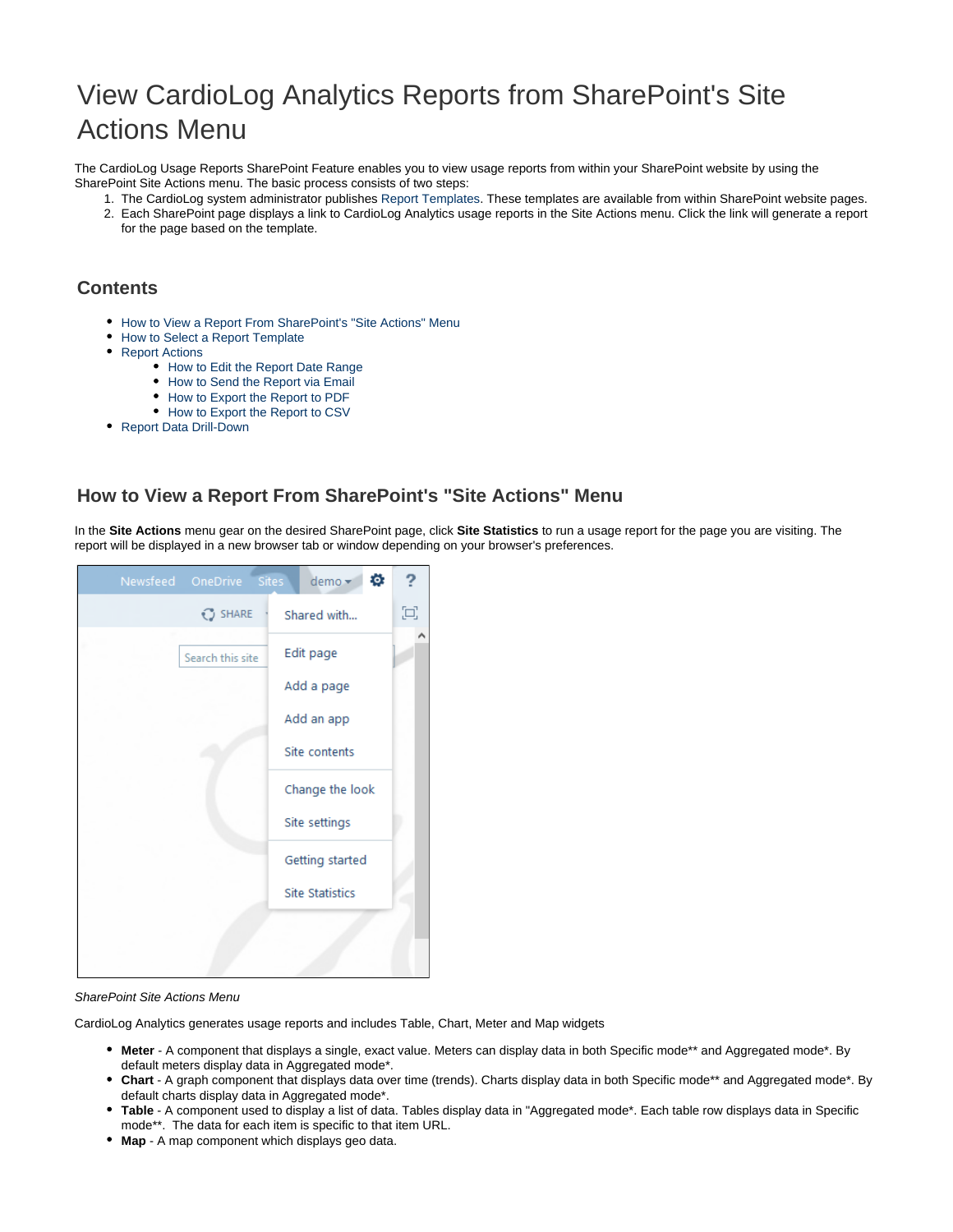\* Displays the data for the website item and anything it comprised of (for example a site and all its sub sites, lists, list items and documents).

\*\* Displays the data for the home page of the item (for example the home page of the site).

## <span id="page-1-0"></span>**How to Select a Report Template**

Once you have opened a CardioLog Site Statistics page, you can select a **Template** from the top right drop-down menu. In order to create a new report template, contact your CardioLog system administrator (see the [Reports Gallery](http://www.intlock.com/intlocksite/ProductsAndServices/CardioLog/Reports-Gallery.asp) for a complete list of available reports).

## <span id="page-1-1"></span>**Report Actions**

The following actions for a report are available from the top toolbar:

- **Date Range** Edit the time frame of a report.
- **Share**:
	- **Send To** Send an Email with a link to the report.
	- **Export to PDF** Download the report data as a PDF for printing or file sharing.
	- **Export to CSV** Download the report data as a CSV file for use with spreadsheet programs such as MS Excel.

### <span id="page-1-2"></span>**How to Edit the Report Date Range**

You can edit the time frame of a report.

- 1. Click the current **Date Range** on the top right of the report.
- 2. Select the desired date range and time interval and click **OK**.

| <b>Customized Date Range</b>     |                   |    |                       |    |                |            |    |            |    |    |    | ×              |                      |     |  |                 |    |       |    |                |    |                |
|----------------------------------|-------------------|----|-----------------------|----|----------------|------------|----|------------|----|----|----|----------------|----------------------|-----|--|-----------------|----|-------|----|----------------|----|----------------|
| From<br>Time Interval: Day       | 05/16/2016        |    | Date Range (M/d/yyyy) | To |                | 05/23/2016 | v  |            |    |    |    |                |                      |     |  |                 |    |       |    |                |    |                |
| ← Previous month<br>Next month > |                   |    |                       |    |                |            |    |            |    |    |    |                |                      |     |  |                 |    |       |    |                |    |                |
|                                  | <b>March 2016</b> |    |                       |    |                |            |    | April 2016 |    |    |    |                |                      |     |  | <b>May 2016</b> |    |       |    |                |    |                |
| s                                | м                 | т  | W                     | т  | F              | s          | s  |            | м  |    | w  | т              | F                    | - 5 |  | s               | м  |       | w  | т              | F  | -S             |
| 28                               | 29                | 1. | 2                     | 3  | $\overline{A}$ | 5          | 27 |            | 28 | 29 | 30 | 31             | 1                    | 2   |  | 1               | 2  | 3     | 4  | 5              | 6  | -7             |
| 6                                | 7                 | 8  | 9                     | 10 | 11 12          |            | 3  |            | 4  | -5 | 6  | $\overline{7}$ | 8                    | q   |  | 8               | 9  | 10    |    | 11 12 13 14    |    |                |
| 13                               |                   |    | 14 15 16 17 18 19     |    |                |            | 10 | 11         |    |    |    |                | 12 13 14 15 16       |     |  | 15              | 16 |       | 18 | 19             | 20 | 21             |
| 20                               | 21                |    | 22 23 24 25 26        |    |                |            | 17 |            |    |    |    |                | 18 19 20 21 22 23    |     |  |                 | 23 |       |    | 24 25 26 27 28 |    |                |
|                                  |                   |    | 27 28 29 30 31        |    | 1 <sub>2</sub> |            |    |            |    |    |    |                | 24 25 26 27 28 29 30 |     |  | 29              |    | 30 31 |    | 1 <sub>2</sub> | 3  | $\overline{4}$ |
|                                  |                   |    |                       |    |                |            |    |            |    |    |    |                |                      |     |  |                 |    |       |    | Cancel         |    | OK             |

Edit Date Range Dialogue Window

#### <span id="page-1-3"></span>**How to Send the Report via Email**

You can send an email with a unique link to the report, and the data in the report will be automatically refreshed whenever the recipient opens the link.

- 1. Click **Share** in the Top Toolbar and select **Send To**.
- 2. In the new email window, enter an email address and click **Send**.